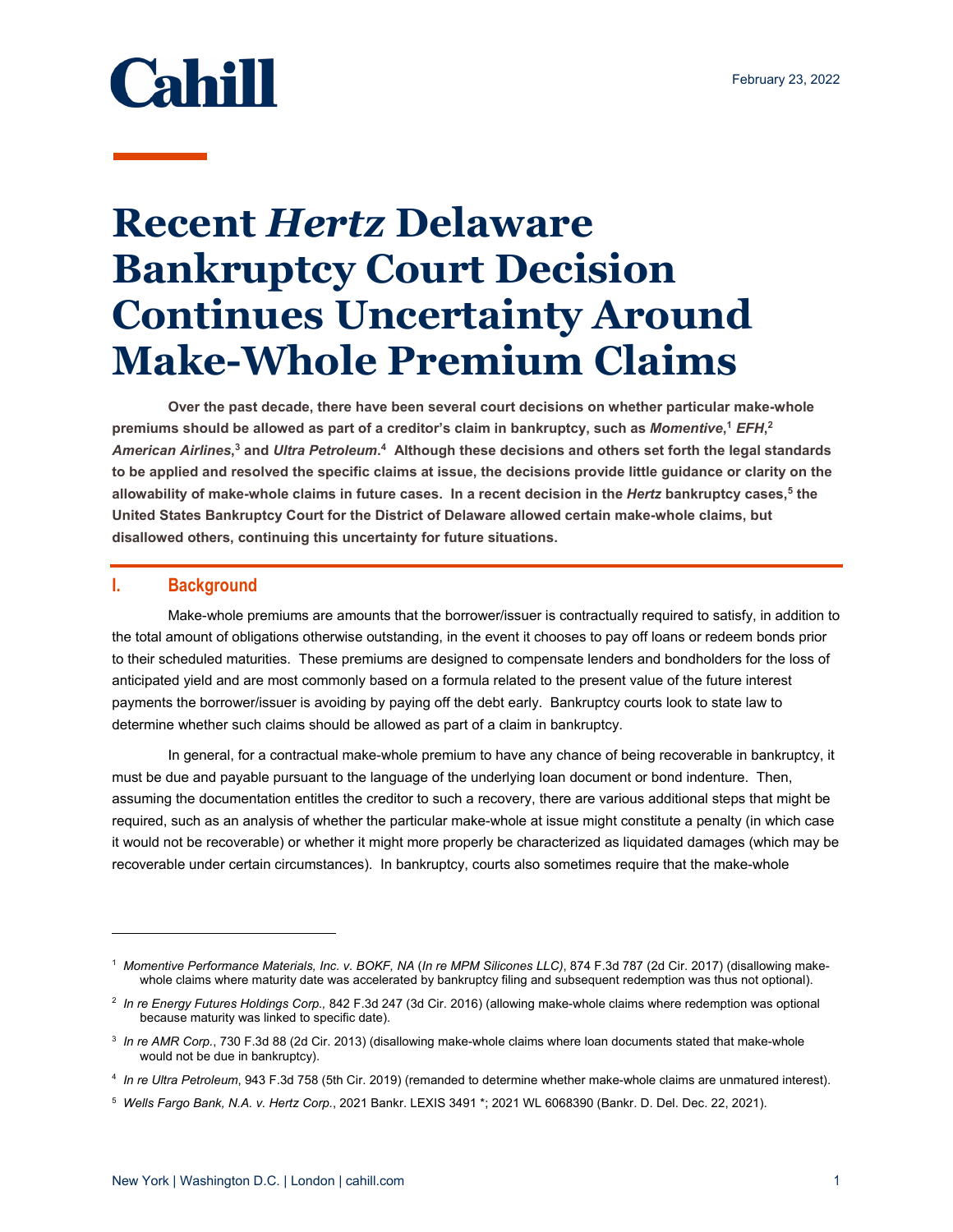premium not be considered "unmatured interest," which is specifically disallowed as part of a claim in bankruptcy under Bankruptcy Code § 502(b)(2).

#### **II. Bankruptcy Court's Decision in** *Hertz*

Hertz, the rental car company, filed for bankruptcy in May 2020, after its revenues had plummeted as a result of the COVID-19 pandemic. The company considered several exit strategies and eventually settled on a plan of reorganization that would pay off its outstanding funded debt in full. The issue that ended up in litigation was whether the holders of various series of unsecured notes were entitled to payment of contractual make-whole premium claims as part of such payment in full.6

In the context of a motion to dismiss such litigation, the *Hertz* court focused on the first test for whether a make-whole premium should be allowed in bankruptcy – i.e., whether the language of the indentures provided for such payment under the circumstances. The indentures for certain notes provided that the make-whole premiums would become due and owing if there were a redemption prior to "maturity." Those notes automatically accelerated upon the bankruptcy filing, and the court therefore held that the subsequent redemption under the plan of reorganization at the conclusion of the bankruptcy case did not trigger a make-whole premium, because the notes had already "matured" as a consequence of the bankruptcy filing.<sup>7</sup>

The indentures for certain other notes provided that the make-whole premiums would be become due and owing upon redemption at any time prior to a specified date, rather than at maturity. Because that date certain had not yet occurred, the court held that the make-whole premium was earned when the notes were redeemed under the plan and therefore met that threshold for allowance. The court then noted that such claims could still be disallowed if the make-whole premium were to be determined to constitute the economic equivalent of unmatured interest, and the court has requested additional factual evidence from the parties on this point.<sup>8</sup>

### **III. Conclusion**

The principal takeaway from *Hertz* and the other decisions referenced herein that may inform how courts will treat make-whole premium disputes in future bankruptcy cases is that such claims have no chance of being allowed unless the applicable provisions permitting such claims entitle the creditors to such amounts under the circumstances. Beyond that, any future court analyses will be highly dependent on events and facts that have not yet occurred. For these reasons, interested parties should be careful not to rely on any one decision regarding the potential allowability of future make-whole premium claims and should be skeptical of any predictions regarding the outcome of any future litigation. Indeed, there is significant uncertainty that parties should take into consideration when investing in debt instruments that contain make-whole premium provisions, and it would not be advisable to assume that any particular make-whole claims will be allowed in a future bankruptcy case.

\* \* \*

<sup>8</sup> *Hertz*, 2021 Bankr. LEXIS 3491 at \*18-25.



<sup>6</sup> *Hertz*, 2021 Bankr. LEXIS 3491 at \*4-14.

<sup>7</sup> *Hertz*, 2021 Bankr. LEXIS 3491 at \*16-18.